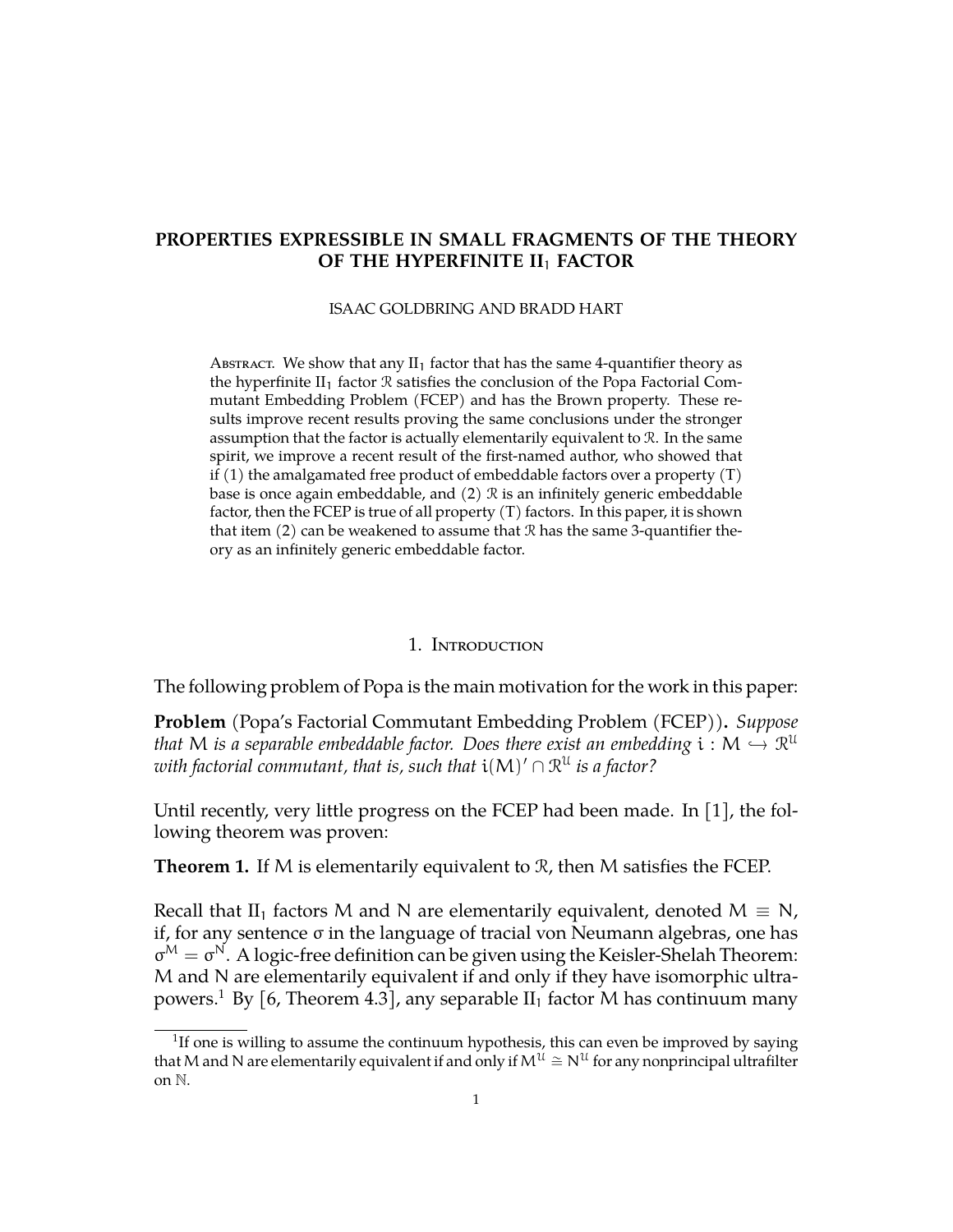nonisomorphic separable  $II_1$  factors elementarily equivalent to it, whence Theorem 1 gave continuum many new examples of separable  $II_1$  factors satisfying the FCEP.

In this paper, we weaken the assumption of the previous theorem and arrive at the same conclusion. We say that  $II_1$  factors M and N are k-elementarily equivalent, denoted M  $\equiv_k N$ , if they agree on all formulae of quantifier-complexity at most k. (This will be defined precisely in the last section.). The following is an imprecise version of our first main result:

**Theorem A.** If  $M \equiv_4 \mathcal{R}$ , then M satisfies the FCEP.

In another direction, one of the main results of [\[7\]](#page-11-2) was progress on the FCEP problem for embeddable<sup>[2](#page-1-0)</sup> property  $(T)$  factors:

**Theorem 2.** Suppose that the following two statements are true:

- (1) Whenever  $M_1$  and  $M_2$  are embeddable  $II_1$  factors with a common property (T) subfactor N, then the amalgamated free product  $M_1 *_{N} M_2$  is also embeddable.
- (2) R is an *infinitely generic* embeddable factor.

Then every embeddable property (T) factor satisfies the FCEP.

Infinitely generic factors form a large class of "rich"  $II_1$  factors and more infor-mation about them can be found in [\[5\]](#page-11-3). In [5], it was claimed that  $\Re$  is an infinitely generic embeddable factor. However, the proof there is incredibly flawed and settling the question of whether or not  $\mathcal R$  is actually an infinitely generic embeddable factor remains an important open question.

Ideally, one would like to remove the model-theoretic assumption (2) in the previous theorem, leaving only the operator-algebraic obstacle (1). Item (2) in the previous theorem is equivalent to the statement that  $\mathcal R$  is elementarily equivalent to an infinitely generic embeddable factor. Consequently, the following theorem, a consequence of a more general result proven in Section 4, is a strengthening of the previous result:

**Theorem B.** Suppose that the following two statements are true:

- (1) Whenever  $M_1$  and  $M_2$  are embeddable  $II_1$  factors with a common property (T) subfactor N, then the amalgamated free product  $M_1 *_{N} M_2$  is also embeddable.
- (2') There is an infinitely generic embeddable factor M such that  $M \equiv_3 \mathcal{R}$ .

Then every embeddable property (T) factor satisfies the FCEP.

<span id="page-1-0"></span> $^2$ In this paper, we use the term  $\boldsymbol{\epsilon}$ mbe**ddable** as an abbreviation for  $\mathcal{R}^{\mathcal{U}}$ -embeddable.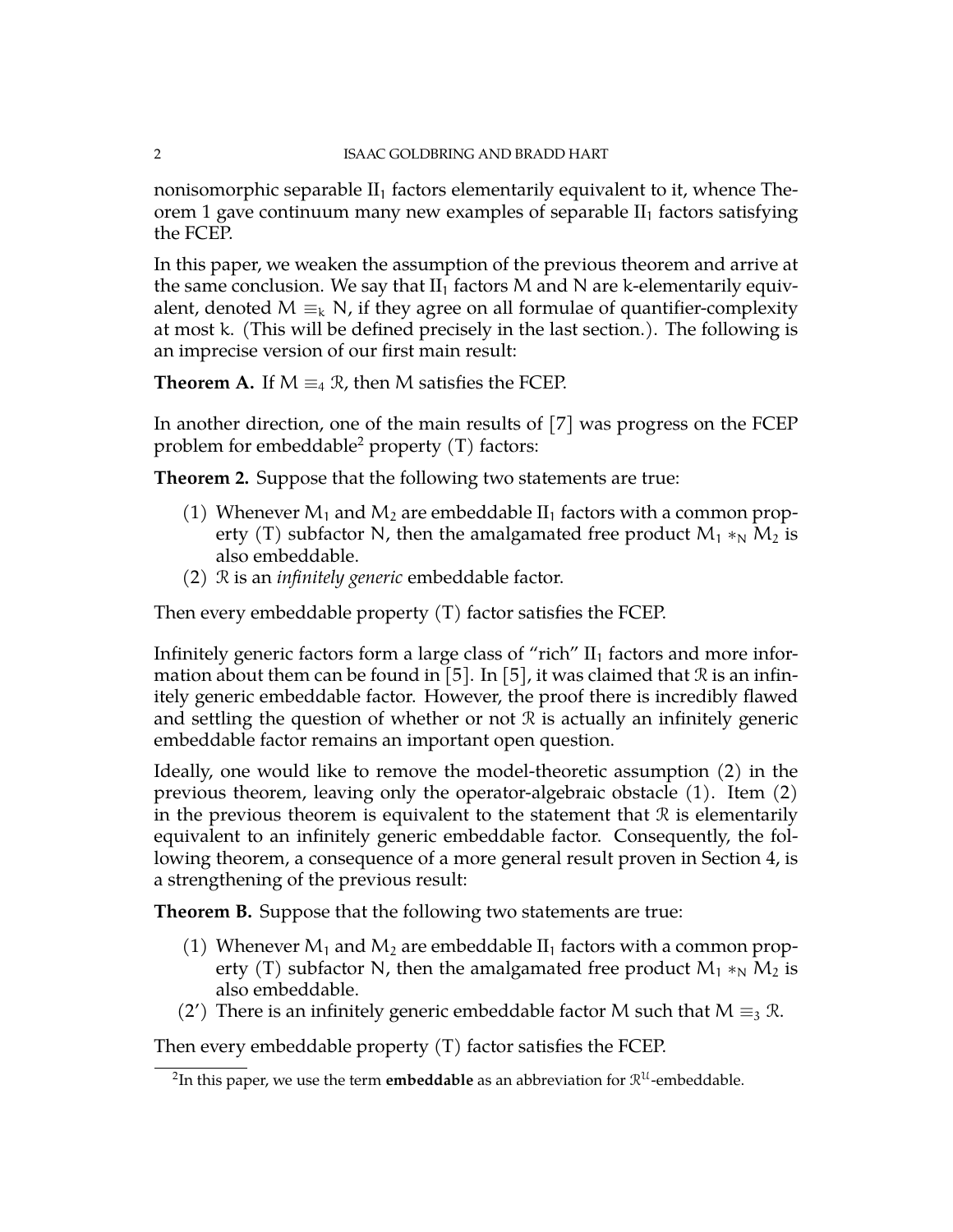PROPERTIES EXPRESSIBLE IN SMALL FRAGMENTS OF THE THEORY OF THE HYPERFINITE II<sub>1</sub> FACTOR

It is worth noting that any infinitely generic embeddable factor M satisfies  $M \equiv_2 2$ R. In Section 4, we also note that the statement that there is an infinitely generic embeddable factor M such that M  $\equiv_3 \mathcal{R}$  is already known to be "halfway true."

A crucial ingredient to the proof of Theorem 1 above is the following result of Nate Brown [\[3,](#page-11-4) Theorem 6.9]:

**Fact.** If N is a separable subfactor of  $\mathbb{R}^{\mathfrak{U}}$ , then there is a separable subfactor P of  $\mathcal{R}^{\mathcal{U}}$  with  $N \subseteq P$  such that  $P' \cap \mathcal{R}^{\mathcal{U}}$  is a  $II_1$  factor.

In [\[1\]](#page-11-0), we said the  $II_1$  factor M had the **Brown property** if, for all separable subfactors N of  $\mathsf{M}^{\mathfrak{U}}$ , then there is a separable subfactor P of  $\mathsf{M}^{\mathfrak{U}}$  with N  $\subseteq$  P such that  $\mathsf{P}' \cap \mathsf{M}^{\mathfrak{U}}$  is a  $\mathrm{II}_1$  factor. It was shown in  $[1]$  that any  $\mathsf{M} \equiv \mathfrak{R}$  has the Brown property. In the last section of this paper, we prove a strengthening of this result:

**Theorem C.** If  $M \equiv_4 \mathcal{R}$ , then M has the Brown property.

An interesting question arises: are these results actually improvements of their predecessors? Indeed, perhaps it is the case that there is  $k \in \mathbb{N}$  such that if  $M \equiv k \mathcal{R}$ , then  $M \equiv \mathcal{R}$ . If this were to happen, then one would say that Th $(\mathcal{R})$ has *quantifier simplification*. Given recent results showing that the Th(R) is very complicated from the model-theoretic perspective (see, e.g., [\[5\]](#page-11-3) and [\[9\]](#page-12-0)), we strongly believe in the following:

**Conjecture.** Th $(\mathcal{R})$  does not admit quantifier simplification.

For the rest of this paper, we work under the assumption that the previous Conjecture has a positive solution. In this case, Theorem A yields continuum many examples of factors satisfying the FCEP not covered by Theorem 1. Similarly, Theorem C yields continuum many new examples of factors with the Brown property.

Infinitely generic embeddable factors form a subclass of the more general class of **existentially closed embeddable factors**. An embeddable factor M is existentially closed (e.c.) if: whenever N is an embeddable factor with  $M \subseteq N$ , there is an embedding  $N \hookrightarrow M^{\mathcal{U}}$  that restricts to the diagonal embedding  $M \hookrightarrow M^{\mathcal{U}}$ .<br>It westerfield in [5] that  $\mathcal{P}$  is an a a supported dable factor. Existentially along a sm. It was noted in [\[5\]](#page-11-3) that  $\Re$  is an e.c. embeddable factor. Existentially closed embeddable factors have proven very important in applications of model-theoretic ideas to the study of  $II_1$  factors. It is a major open question whether or not there are two non-elementarily equivalent e.c. embeddable factors. If  $\mathcal{R}$  is not infinitely generic, then we would have an example of such a pair of e.c. embeddable factors. However, it could still be the case that all e.c. factors have the same 3-quantifier theory, in which case  $(2')$  in Theorem B is actually satisfied.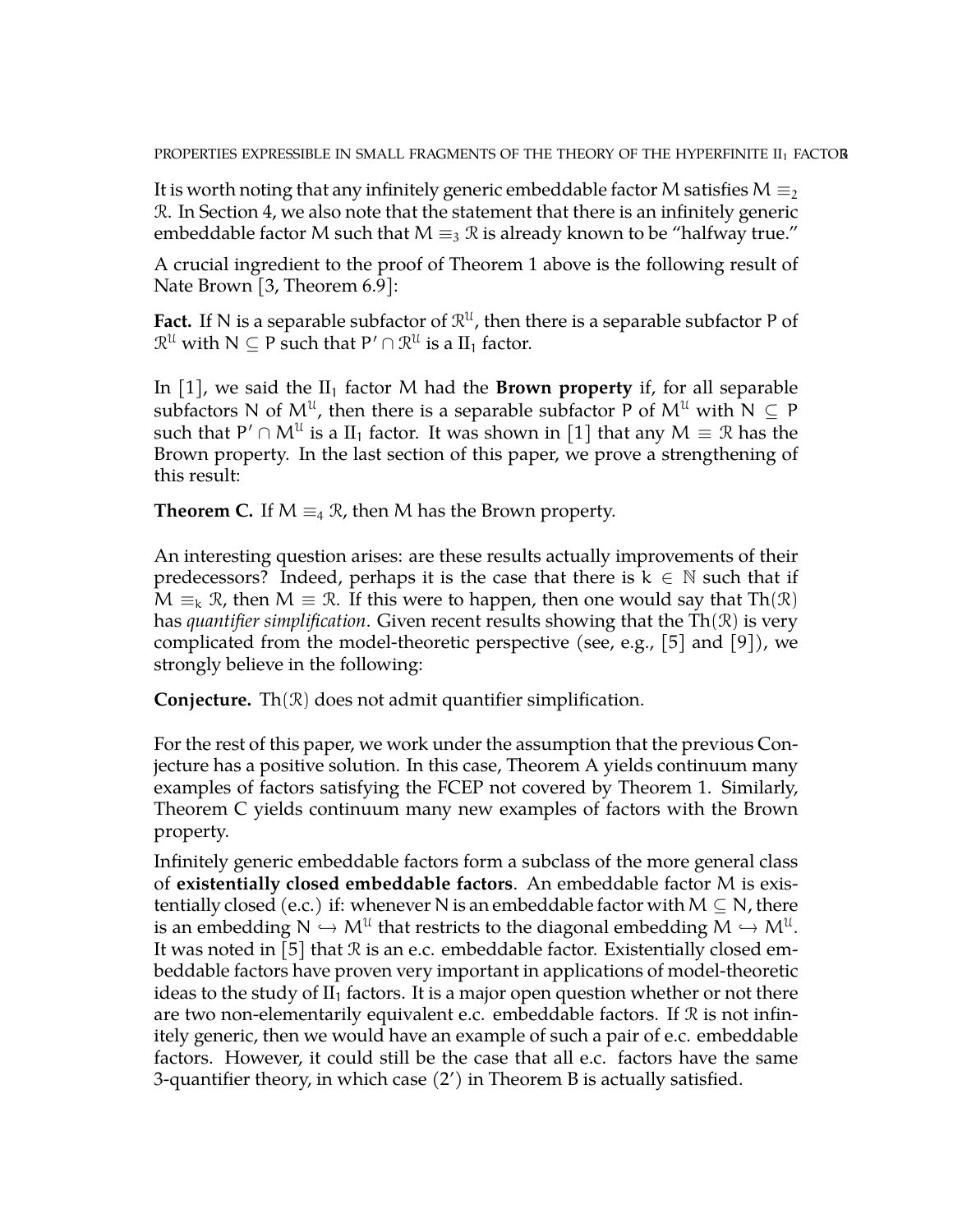In order to keep this note relatively self-contained, we do not include much model-theoretic or operator-algebraic background. A rather lengthy introduction to model-theoretic ideas as they pertain to problems around factorial commutants can be found in [\[1\]](#page-11-0).

In Section 2, we prove the main model-theoretic tools needed in the proof of Theorem A. In Section 3 we prove Theorem A, in Section 4 we prove Theorem B, and in Section 5 we prove Theorem C.

#### 2. Weak heirs and weak embeddings

In this section, we fix a continuous language L. We say that a formula  $\varphi$  is in **prenex normal form** if it is of the form

$$
Q_1x_1\cdots Q_mx_m\psi(x_1,\ldots,x_m,\vec{y}),
$$

with each  $Q_i \in \{\sup, \inf\}$  and with  $\psi$  quantifier-free. If the  $Q_i$ 's alternate type, then we say that  $\phi$  is  $\forall_m$  (respectively  $\exists_m)$  if  $Q_1 = \sup$  (resp.  $Q_1 = \inf$ ). $^3$  $^3$  If a formula is equivalent to a  $\forall_m$  or  $\exists_m$  formula, we often abuse terminology and refer to the formula itself as  $\forall_m$  or  $\exists_m$ .

By a **fragment** of L-formulae, we mean a set ∆ consisting of all ∀m-formulae or of all  $\exists_{m}$ -formulae for some m.

**Definition 2.1.** Fix an L-structure M, parameter sets  $A \subseteq B \subseteq M$ , and fragments  $\Delta$  and  $\Delta'$ .

- (1) For  $c \in M$ , we set  $tp_{\Delta}^M(c/A)$  to be the set of all conditions  $\varphi(x) = r$ , where  $\varphi \in \Delta$  has parameters from A and  $\varphi(c)^M = r$ .
- (2)  $S^M_\Delta(A)$  denotes the set of all tp $^M_\Delta(c/A)$  for  $c \in M$ .
- (3) For  $p \in S^M_\Delta(A)$  and  $\varphi(x)$  a formula from  $\Delta$  with parameters from A, we set  $\varphi(x)^p$  to be the unique r so that  $\varphi(x) = r$  belongs to p.
- (4) For  $c \in M$ , we set  $tp_{\Delta,\Delta'}^M(c/A, B)$  to be the union of  $tp_{\Delta}^M(c/A)$  and  $tp_{\Delta'}^M(c/B)$ .
- (5) We let  $S_{\Delta,\Delta'}(A, B)$  denote the set of all  $tp_{\Delta,\Delta'}^M(c/A, B)$  for  $c \in M$ . We extend the notation  $\varphi(x)^p$  to  $S_{\Delta,\Delta'}(A, B)$  in the obvious way.
- (6) If  $p \in S_{\Delta}(A)$ ,  $q \in S_{\Delta,\Delta'}(A, B)$ , and  $\Delta' \subseteq \Delta$ , we say that q is an **heir** of p if, for every  $b \in B$ , every  $\varphi(x, y) \in \Delta'$ , and every  $\epsilon > 0$ , there is  $a \in A$ such that  $|\varphi(x, a)^p - \varphi(x, b)^q| < \epsilon$ .

**Definition 2.2.** Suppose that  $i : N \rightarrow M$  is an embedding between L-structures and  $\Delta$  is a fragment. We say that i is:

<span id="page-3-0"></span><sup>3</sup>Technically we really should be speaking of m − 1 alternations of *blocks* of quantifiers of the same length, but we blur this distinction here.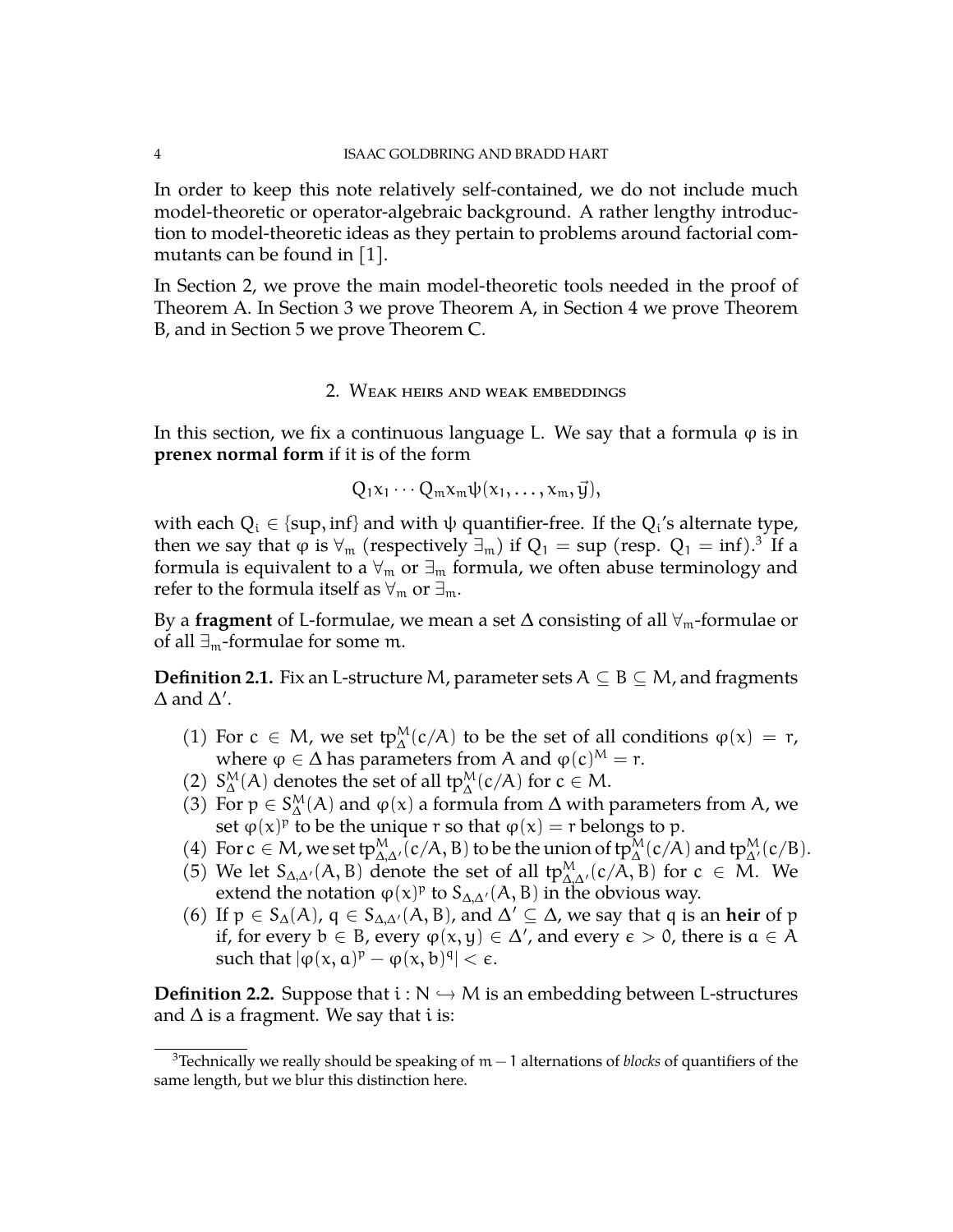- (1) **downward**  $\Delta$  if, for any nonnegative formula  $\varphi(x) \in \Delta$  and any  $a \in N$ , if  $\varphi(i(\mathfrak{a}))^{\mathsf{M}} = 0$ , then  $\varphi(\mathfrak{a})^{\mathsf{N}} = 0$ ;
- (2) **upward**  $\Delta$  if, for any nonnegative formula  $\varphi(x) \in \Delta$  and any  $a \in N$ , if  $\varphi(\mathfrak{a})^N = 0$ , then  $\varphi(\mathfrak{i}(\mathfrak{a}))^M = 0$ .

We note one obvious fact:

**Lemma 2.3.** *Given an embedding*  $i : N \rightarrow M$ *, we have that*  $i$  *is downwards*  $\exists_m$  *if and only if i is upwards*  $\forall$ <sub>m</sub>.

*Proof.* Suppose that i is not upwards  $\forall_{m}$ , so there is a nonnegative  $\forall_{m}$  formula  $\varphi(x)$  and  $\alpha \in N$  such that  $\varphi(\alpha)^N = 0$  but  $\varphi(i(\alpha))^M = \epsilon > 0$ . Then  $(\epsilon \varphi(i(\mathfrak{a}))^M = 0$  and since this formula is equivalent to a  $\exists_m$  formula, we have that  $(\epsilon - \varphi(\alpha))^N = 0$ , a contradiction. The other direction is similar.

The following is our main technical result concerning the existence of weak heirs. In the remainder of this paper, U denotes a countably incomplete ultrafilter on some index set (unless otherwise specified).

<span id="page-4-0"></span>**Theorem 2.4.** *Suppose that* M *is a separable* L*-structure. Fix a separable substructure*  $N$  of  $M^{\mathfrak{U}}$  such that the inclusion  $N \subseteq M^{\mathfrak{U}}$  is downward  $\exists_{\mathfrak{m}+2}$ . Fix also  $p \in S_{\forall_{\mathfrak{m}}}(N)$ . *Then for any separable parameter set A with*  $N \subseteq A \subseteq M^{\mathfrak{U}}$  *and any*  $n < m$ *, there is*  $q \in S_{\forall_m, \forall_n} (N, A)$  *that is an heir of* p.

*Proof.* We seek  $a \in M^{\mathfrak{U}}$  satisfying the following two kinds of conditions:

- (1)  $\psi(\mathfrak{a}) = \psi(x)^p$  for any  $\forall_m$ -formula  $\psi(x)$  with parameters from N;
- (2)  $\varphi(\mathfrak{a}, \mathfrak{c})^{M^{\mathfrak{U}}}\geq \frac{\epsilon}{2}$  for any  $\forall_{\mathfrak{n}+1}$ -formula  $\varphi(x, y)$  with parameters from A and any  $\epsilon > 0$  such that  $\varphi(x, b)^p \ge \epsilon$  for all  $b \in N$ .

Indeed, if a is as above, we claim that  $q := tp_{\forall_m,\forall_n}^{\mathcal{M}^{\mathcal{U}}}(\mathfrak{a}/A)$  is an heir of  $p.$  By  $(1)$ , q is an extension of p. To see that q is an heir, fix a  $\forall$ <sub>n</sub>-formula  $\varphi$ (x, c) with parameters from A and set  $s := \phi(x,c)^{\mathfrak{q}} = \phi(\mathfrak{a},c)^{\operatorname{M}^{\mathfrak{U}}}$ . Suppose, towards a contradiction, that there is  $\epsilon > 0$  such that  $|\varphi(x, b)^p - s| \geq \epsilon$  for all  $b \in N$ . It follows that  $|\varphi(x, b) - s|^p \ge \epsilon$  for all  $b \in N$ . Since  $|\varphi(x, b) - s|$  is logically equivalent to a  $\forall_{n+1}$ , whence, by (2),  $|\varphi(a,c)^{M^{\mathcal{U}}}-s|\geq \frac{\varepsilon}{2}$  $\frac{\epsilon}{2}$ , leading to a contradiction.

Suppose now, towards a contradiction, that no such  $\mathfrak{a}\in\mathsf{M}^{\mathfrak{U}}$  exists. By countable saturation, it follows that there are:

- a  $\forall$ <sub>m</sub>-formula  $\psi(x)$  with parameters from N such that  $\psi(x)^p = 0$ ,
- a  $\delta > 0$ , and
- formulae  $\varphi_1(x, c_1), \ldots, \varphi_k(x, c_k)$  with parameters from A as in (2)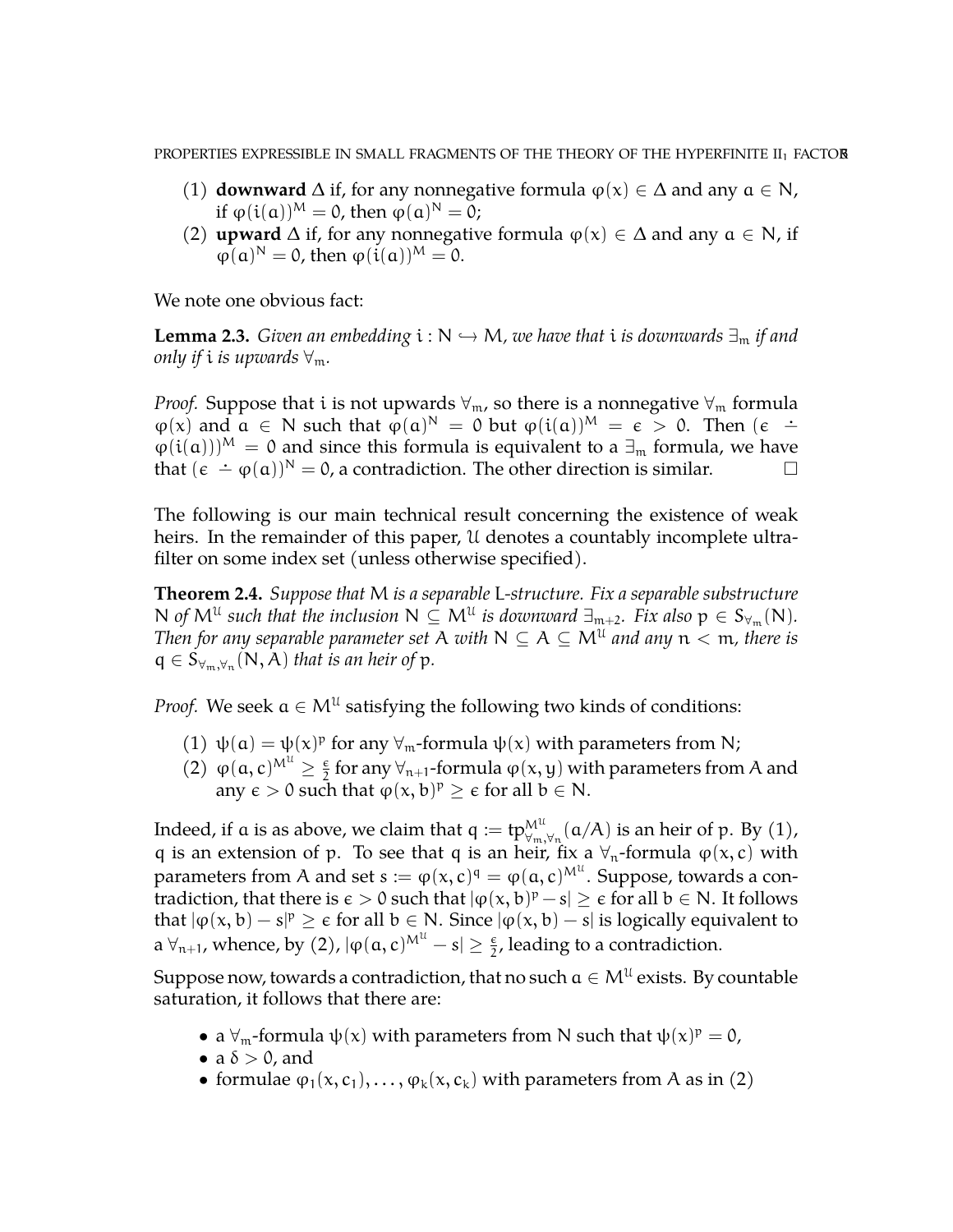such that, for any  $a \in M^{\mathfrak{U}}$ , if  $\psi(\mathfrak{a}) < \delta$ , then  $\varphi_i(\mathfrak{a}, \mathfrak{c}_i) < \frac{\epsilon}{2}$  $\frac{\epsilon}{2}$  for some  $i = 1, \ldots, k$ . In other words,

$$
\left(\sup_x\min\left(\delta\div\psi(x),\min_{1\leq i\leq k}\left(\phi_i(x,c_i)\div\frac{\varepsilon}{2}\right)\right)\right)^{M^{\mathcal U}}=0.
$$

Consequently,

$$
\left(\inf_{y_1}\cdots\inf_{y_k}\sup_x\min\left(\delta\div\psi(x),\min_{1\leq i\leq k}\left(\phi_i(x,y_i)\div\frac{\varepsilon}{2}\right)\right)\right)^{M^{\mathcal U}}=0,
$$

and thus, since the inclusion  $\mathsf{N}\subseteq \mathsf{M}^{\mathfrak{U}}$  is downward  $\exists_{\mathfrak{m}+2}$ , we have

$$
\left(\inf_{y_1}\cdots\inf_{y_m}\sup_x\min\left(\delta-\psi(x),\min_{1\leq i\leq m}\left(\phi_i(x,y_i)-\frac{\varepsilon}{2}\right)\right)\right)^N=0.
$$

Set  $\eta := \min(\delta, \frac{\epsilon}{2})$  and take  $d_1, \ldots, d_k \in \mathbb{N}$  such that

$$
\left(\sup_x\min\left(\delta\div\psi(x),\min_{1\leq i\leq k}\left(\phi_i(x,d_i)\div\frac{\varepsilon}{2}\right)\right)\right)^N<\eta;
$$

since the inclusion  $\mathsf{N}\subseteq\mathsf{M}^{\mathfrak{U}}$  is upward  $\forall_{\mathfrak{m}+1}$ , we have

$$
\left(\sup_x\min\left(\delta\div\psi(x),\min_{1\leq i\leq k}\left(\phi_i(x,d_i)\div\frac{\varepsilon}{2}\right)\right)\right)^{M^{\mathfrak U}}<\eta.
$$

Take  $a \in \mathsf{M}^{\mathfrak{U}}$  realizing  $\mathfrak{p}.$  Then  $\psi(a)^{\mathsf{M}^{\mathfrak{U}}} = \psi(x)^{\mathfrak{p}} = 0$ , whence, since  $\mathfrak{\eta} \leq \delta$ , we have  $\min_{1 \le i \le k} (\varphi_i(x, d_i) - \frac{\epsilon}{2})^{M^{\mathcal{U}}} < \eta \le \frac{\epsilon}{2}$  $\frac{\epsilon}{2}$ . Choosing i such that  $(\varphi_i(a, d_i) - \frac{\epsilon}{2})^{M^{\mathcal{U}}}$ η, we get that  $\varphi_{\rm i}({\rm x},{\rm d}_{\rm i})^{\rm p}=\varphi_{\rm i}({\rm a},{\rm d}_{\rm i})^{{\rm M}^{\rm u}}<\epsilon$ , a contradiction.  $\hfill \Box$ 

We will be interested in the following special case of Theorem [2.4:](#page-4-0)

**Corollary 2.5.** *Suppose that* M *is a separable* L*-structure. Fix a separable substructure* N of  $M^{\mathfrak{U}}$  such that the inclusion  $N \subseteq M^{\mathfrak{U}}$  is downward  $\exists_3$ . Fix also  $p \in S_{\forall_1}(N)$ . Then for any separable parameter set  $A$  with  $N\subseteq A\subseteq M^{\mathfrak{U}}$ , there is  $\mathsf{q}\in \mathsf{S}_{\forall_1,\forall_0}(\mathsf{N},A)$  that is *an heir of* p*.*

**Definition 2.6.** Given a fragment ∆ and an L-structure M, we set

 $\mathrm{Th}_\Delta(\mathcal{M}):=\{\sigma\,:\,\sigma\text{ is a nonnegative L-sentence from }\Delta\text{ and }\sigma^\mathcal{M}=0\}.$ 

If N is another L-structure, we write  $N\models \text{Th}_\Delta(\mathcal{M})$  if  $\sigma^\mathcal{N}=0$  for all  $\sigma\in \text{Th}_\Delta(\mathcal{M}).$ 

We now prove a result connecting small quantifier-fragments of theories of structures with the existence of embeddings as in the previous theorem.

<span id="page-5-0"></span>**Proposition 2.7.** *Suppose that* M *and* N *are separable* L*-structures and* m ∈ N*. Then there is an embedding*  $i : N \hookrightarrow M^U$  *that is downwards*  $\exists_{m+2}$  *if and only if*  $M \models$ <br>The  $(M)$  $\text{Th}_{\exists_{m+3}}(N)$ .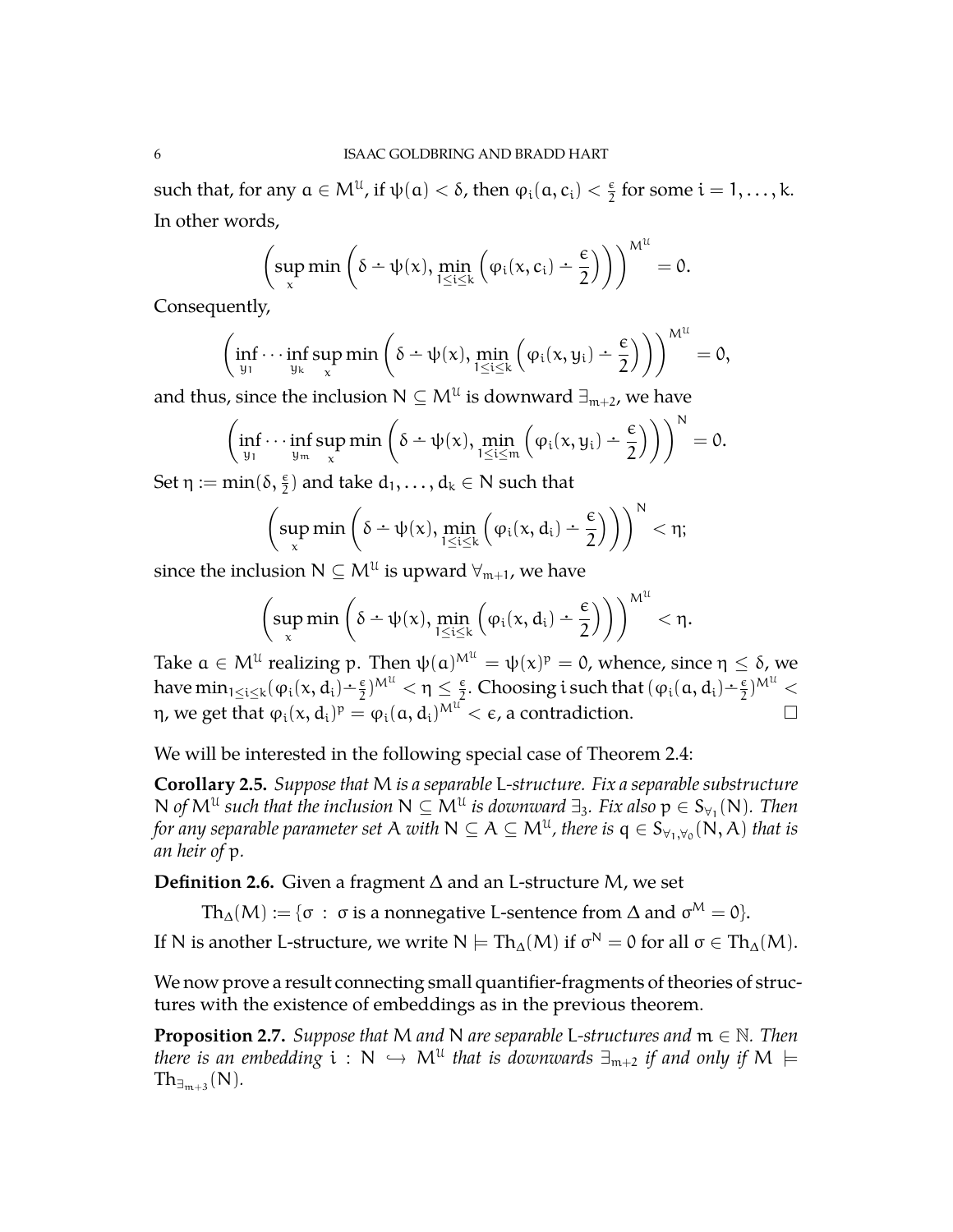*Proof.* First suppose that a downwards  $\exists_{m+2}$ -embedding  $i : N \hookrightarrow M^U$  exists and σ is a nonnegative  $\exists_{m+3}$ -sentence such that  $\sigma^N = 0$ . Write  $\sigma = \inf_x \varphi(x)$  with  $\varphi$ a  $\forall_{m+2}$ -formula. Fix  $\epsilon > 0$  and take  $a \in N$  such that  $\varphi(a) < \epsilon$ . Then  $(\varphi(a) \doteq$  $(\epsilon)^N = 0$ , and since this formula is equivalent to a  $\forall_{m+2}$ -formula and i is upwards  $\forall_{m+2}$ , we have that  $(\varphi(i(\alpha)) - \epsilon)^{M^U} = 0$ . Consequently,  $(inf_x(\varphi(x) - \epsilon))^{M} = 0$ ; since M is arbitrary, we have that  $\sigma^M = 0$ , as desired.

Conversely, suppose that  $M \models Th_{\exists_{m+3}}(N)$ . Let  $L_N$  be the language obtained by adding constants  $c_a$  for  $a \in N$ . Set  $\Gamma$  to be the following collection of  $L_N$ sentences:

(1)  $\theta(c_{a_1},...,c_{a_n})$ , where  $\theta$  is a nonnegative quantifier-free formula and  $\theta(a_1,\ldots,a_n)^N=0;$ 

(2) 
$$
\epsilon \doteq \varphi(c_{a_1},...,c_{a_n})
$$
, where  $\varphi$  is a  $\exists_{m+2}$ -formula with  $\varphi(a_1,...,a_n)^N \ge \epsilon$ 

If Γ can be shown to be approximately finitely satisfiable in an expansion of M, then by countable saturation there is an expansion of  $M^{\mathfrak{U}}$  which is a model of  $\Gamma$ , and this yields the desired embedding. So suppose  $\theta_1, \ldots, \theta_k$  are as in (1) and  $\epsilon_j \doteq \varphi_j$ ,  $j = 1, ..., l$ , are as in (2). Then

$$
\inf_{x}\left( max\left( \max_{i=1,\ldots,k}\theta_{i}(x), \max_{j=1,\ldots,l}(\varepsilon_{j}\ \dot{-}\ \phi_{j}(x)\right)\right)
$$

is equivalent to an  $\exists_{m+3}$ -sentence that evaluates to 0 in N, whence, by assumption, also evaluates to 0 in M. This completes the proof.  $\Box$ 

Combining Theorem [2.4](#page-4-0) and Proposition [2.7,](#page-5-0) we arrive at:

<span id="page-6-0"></span>**Corollary 2.8.** *Suppose that* M *is a separable* L*-structure. Fix a separable substructure*  $N$  *of*  $M^{\mathfrak{U}}$  such that  $M \models \mathrm{Th}_{\exists_{m+3}}(N)$ *. Fix also*  $p \in S^{\mathrm{M}^{\mathfrak{U}}}_{\forall_m}$ ∀<sup>m</sup> (N)*. Then for any separable* parameter set A with  $N \subseteq A \subseteq M^{\mathfrak{U}}$  and any  $n < m$ , there is  $\mathfrak{q} \in \mathbb{S}_{\forall m}^{\mathbb{M}^{\mathfrak{U}}}$  $W^{\mu}_{m,\forall n}(\mathsf{N},\mathsf{A})$  that is an heir of  $p.$  In particular, if  $\mathsf{M} \models \mathrm{Th}_{\exists_{4}}(\mathsf{N})$ , then for any  $p \, \in \, \mathcal{S}_{\forall_{1}}^{\mathsf{M}^{\mathbb{U}}}$  $_{\forall_{1}}^{M^{\alpha}}(\mathsf{N})$  and any separable parameter set A with  $\mathsf{N}\subseteq\mathsf{A}\subseteq\mathsf{M}^{\mathfrak{U}}$ , there is  $\mathsf{q}\in\mathsf{S}_{\forall_1,\forall}^{\mathsf{M}^{\mathfrak{U}}}$  $W^{\mu}_{\forall 1,\forall 0}(\mathsf{N},\mathsf{A})$  that is an heir *of* p*.*

#### 3. Proof of Theorem A

In this section, we apply the abstract results from the previous section to the setting of  $II_1$  factors. Throughout this section, L is the language of tracial von Neumann algebras and T is the universal theory of embeddable tracial von Neumann algebras. All structures considered in this section will be models of T.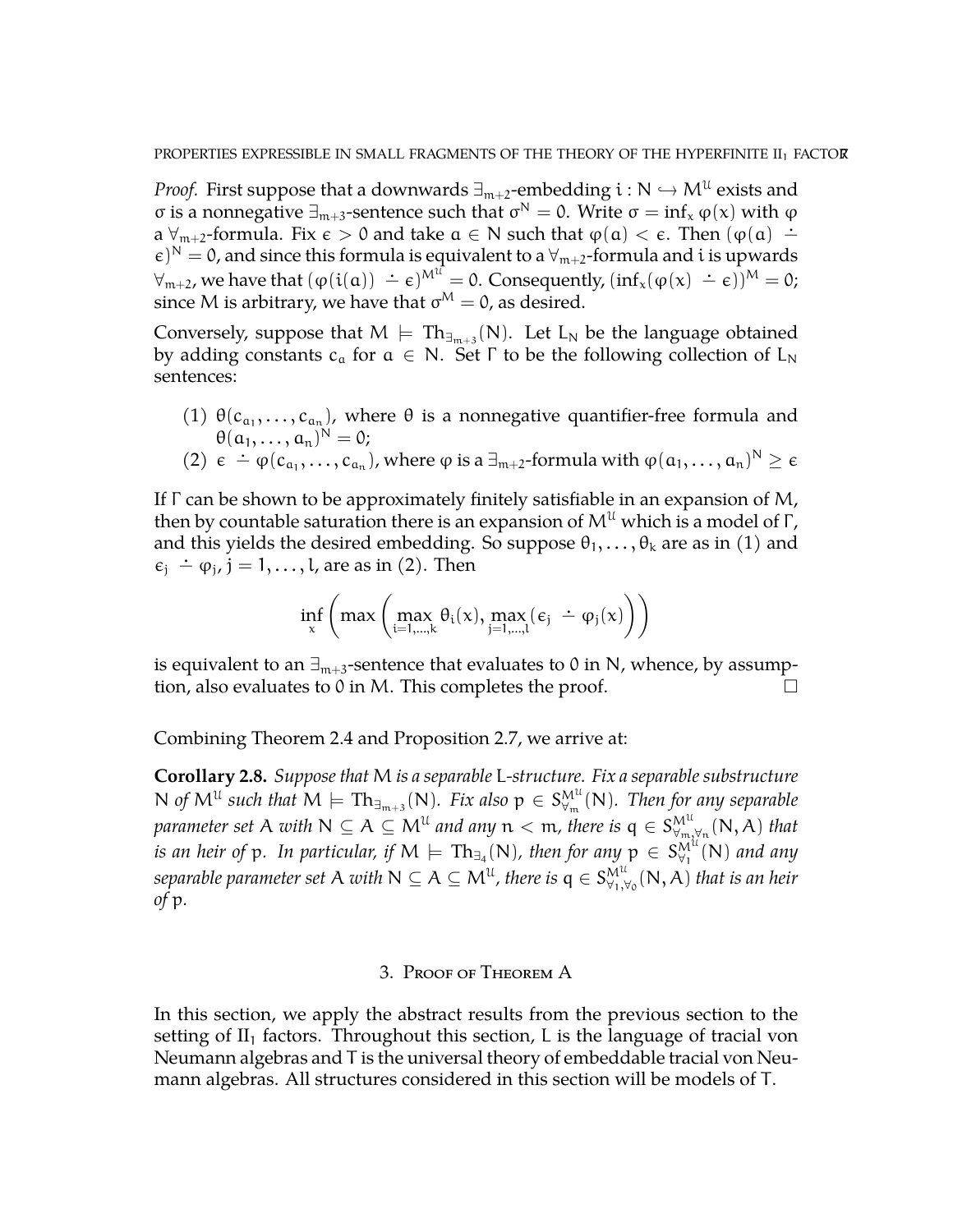**Lemma 3.1.** *Suppose that* M *and* N *are separable with*  $N \subseteq M^{\mathfrak{U}}$ *. Suppose also that*  $a, b \in M^{\mathfrak{U}}$  are such that  $a \in Z(N' \cap M^{\mathfrak{U}})$  and  $tp_{\forall_1}^{M^{\mathfrak{U}}} (a/N) = tp_{\forall_1}^{M^{\mathfrak{U}}} (b/N)$ . Then  $b \in Z(N' \cap M^{\mathcal{U}}).$ 

*Proof.* Since  $tp_{\forall_0}^{M^U}(a/N) = tp_{\forall_0}^{M^U}(b/N)$ , we have  $b \in N' \cap M^U$ . Now fix  $\epsilon > 0$ . By countable saturation, there are  $e_1, \ldots, e_n \in N$  and  $\delta > 0$  such that, for all  $c \in M^{\mathfrak{U}}$ , if  $\|[c, e_i]\|_2 < \delta$  for all  $i = 1, \ldots, n$ , then  $\|[c, a]\|_2 < \epsilon$ . Consequently,

> $\sup \min \left( \delta - \min_{i} ||[x, e_i]||_2, ||[x, y]||_2 - \epsilon \right)$ x

belongs to tp $_{\forall_1}^{M^{\mathfrak{U}}}(\mathfrak{a}/N)$ , whence it also belongs to tp $_{\forall_1}^{M^{\mathfrak{U}}}(\mathfrak{b}/N).$  It follows that  $\mathbb{b}\in\mathsf{Z}(\mathsf{N}'\cap\mathsf{M}^{\mathfrak{U}}).$  So, if  $\mathfrak{c}\in\mathsf{N}'\cap\mathsf{M}^{\mathfrak{U}},$  then  $\Vert[\mathfrak{b},\mathfrak{c}\Vert_2\leq\epsilon.$  Since  $\epsilon$  was arbitrary, it follows that  $[b, c] = 0$ , and thus  $b \in Z(N' \cap M^{\mathcal{U}})$ , as desired.

<span id="page-7-0"></span>**Corollary 3.2.** Suppose that  $N \subseteq P \subseteq M^{\mathfrak{U}}$ ,  $P' \cap M^{\mathfrak{U}}$  is a factor, and every element of  $S^{\mathrm{M}^{\mathrm{U}}}_{\mathrm{V}_1}$  $_{\forall_{1}}^{\mathsf{M}^{\mathfrak{U}}}$ (N) admits an heir to  $\mathsf{S}^{\mathsf{M}^{\mathfrak{U}}}_{\forall_{1},\forall_{2}}$  $W^u_{\forall 1,\forall 0}(\mathsf{N},\mathsf{P})$ *. Then*  $\mathsf{N}'\cap \mathsf{M}^{\mathfrak{U}}$  *is a factor.* 

*Proof.* Take  $a \in Z(N' \cap M^{\mathcal{U}})$  and let  $p := tp_{\forall_1}(a/N)$ . Let  $q \in S_{\forall_1, \forall_0}(N, P)$  be an heir of p. Let  $\mathfrak{b}\in\mathsf{M}^{\mathfrak{U}}$  satisfy q. By the heir property,  $\mathfrak{b}\in\mathsf{P}'\!\cap\mathsf{M}^{\mathfrak{U}}.$  If  $\mathfrak{c}\in\mathsf{P}'\!\cap\mathsf{M}^{\mathfrak{U}},$ then  $c \in N' \cap M^{\mathfrak{U}}$ , whence, by the previous lemma,  $[b, c] = 0$ . It follows that  $b \in Z(P' \cap M^{\mathcal{U}}) = \mathbb{C}$ . So  $b = \lambda \cdot 1$  for some  $\lambda \in \mathbb{C}$ , so  $d(x, \lambda \cdot 1) = 0$  belongs to q, whence it also belongs to p, and thus  $a = \lambda \cdot 1$ , as desired.

Recall the following fact of Nate Brown mentioned in the introduction:

**Fact 3.3.** For every separable  $N \subseteq \mathbb{R}^{\mathfrak{U}}$ , there is a separable  $P \subseteq \mathbb{R}^{\mathfrak{U}}$  with  $N \subseteq P$  such *that*  $P' \cap \mathbb{R}^{\mathfrak{U}}$  *is a factor.* 

We are now able to prove the following more precise version of Theorem A:

**Theorem 3.4.** Suppose that N is an embeddable factor such that  $\mathcal{R} \models \mathrm{Th}_{\exists_4}(\mathsf{N})$ . Then N *satisfies the FCEP.*

*Proof.* Fix P as in the previous fact, so  $N \subseteq P \subseteq \mathbb{R}^{\mathfrak{U}}$  with  $P' \cap \mathbb{R}^{\mathfrak{U}}$  a factor. The proof then follows from Corollary [2.8](#page-6-0) and Corollary [3.2.](#page-7-0)

### 4. Proof of Theorem B

Let (\*) denote the statement: the amalgamated free product of embeddable factors over a property (T) base is once again embeddable.

<span id="page-7-1"></span>**Lemma 4.1.** *Suppose that (\*) holds. Then whenever* N *is a w-spectral gap subfactor of the e.c. embeddable factor* M, then  $(N' \cap M)' \cap M = N$ .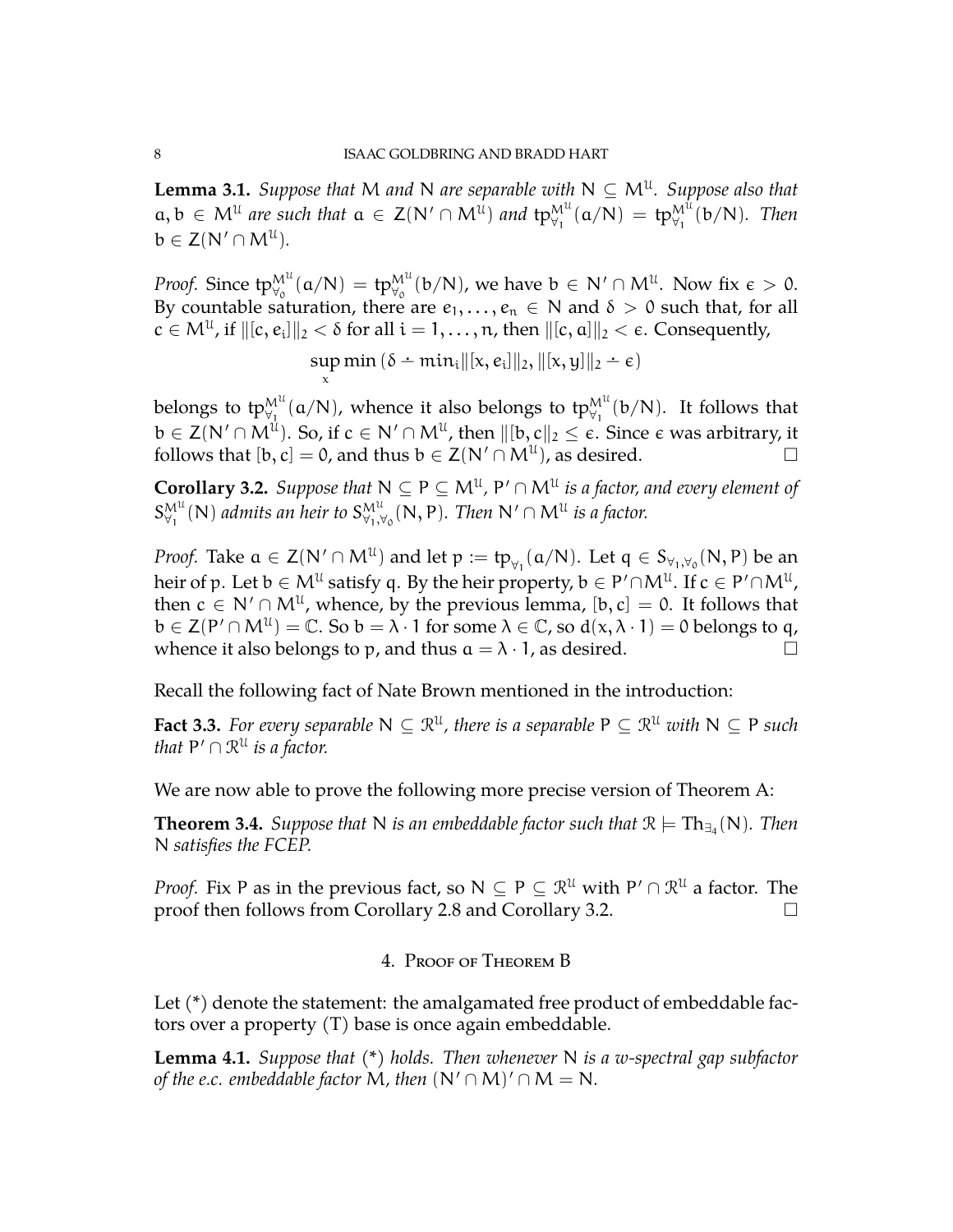*Proof.* In [\[8\]](#page-11-5), this was proven without a restriction to embeddable factors. The proof goes through in the embeddable case if one assumes  $(*)$  holds.  $\Box$ 

Recall that if N is a property (T) factor, then N has a **Kazhdan set**, which is a finite subset F of N that satisfies the following property: there is a  $K > 0$  such that for any II<sub>1</sub> factor M containing N as a subfactor, any  $b \in M_1$ , and any sufficiently small  $\eta > 0$ , if  $\|[a, b]\|_2 < \eta$  for all  $a \in F$ , then there is  $c \in N' \cap M$ such that  $||b - c||_2 < K\eta$ . Since  $||b - E_{N' \cap M}(b)||_2 \le ||b - c||_2 < K\eta$  and  $E_{N' \cap M}$  is operator norm-contractive, it follows that we may assume that  $c \in M_1$  as well. (See [\[4,](#page-11-6) Proposition 1] for a proof.)

<span id="page-8-0"></span>**Theorem 4.2.** *Suppose that (\*) holds. Suppose further that* N *is an embeddable property* (*T*)  $II_1$  *factor,* M *is an e.c. embeddable factor containing* N, and  $j : M \hookrightarrow \mathbb{R}^{\mathbb{U}}$  *is*<br>decouverant  $\sum_{i=1}^{\infty}$  Then  $i(\mathbb{N})/\bigcirc \mathbb{R}^{\mathbb{U}}$  is a factory  $d$ ownward  $\Sigma_2$ . Then  $\mathfrak{j}(\mathsf{N})' \cap \mathfrak{R}^{\mathfrak{U}}$  is a factor.

*Proof.* Suppose, towards a contradiction, that  $a \in Z(j(N)' \cap \mathcal{R}^{\mathcal{U}})$  but  $d(a, tr(a) \cdot$ 1) =  $\epsilon$  > 0. Without loss of generality, suppose a is in the unit ball. Let  $\{z_1, \ldots, z_n\}$  be a Kazhdan set for N with Kazhdan constant K. Note that

$$
\mathfrak{R}^{\mathfrak{U}}\models \forall w\left(\max_{1\leq i\leq n}\|[w,j(z_{i})]\|_{2}=0\rightarrow \|[w,a]\|_{2}=0\right),
$$

whence, by [\[2,](#page-11-7) Proposition 7.14], there is a continuous, nondecreasing function  $\alpha : \mathbb{R} \to \mathbb{R}$  satisfying  $\alpha(0) = 0$  such that

$$
\mathcal{R}^{\mathcal{U}} \models \sup_{w} \left( \| [a,w] \|_2 - \alpha \left( \max_{1 \leq i \leq n} \| [w,j(z_i)] \|_2 \right) \right) = 0.
$$

 $\operatorname{Set} \psi(x, \vec{t}) := \sup_w (\|[x,w]\|_2 - \alpha (\max_{1 \leq i \leq n} \| [w, t_i] \|_2))$ , a universal formula such that  $\mathcal{R}^{\mathfrak{U}}\models\psi(\mathfrak{a},\mathfrak{j}(\vec{z}))=0$  whence

$$
\mathcal{R}^{\mathcal{U}} \models \inf_{x} \max \left( \max_{1 \leq i \leq n} \| [x, j(z_i)] \|_2, \psi(x, j(\vec{z})), \varepsilon \doteq d(x, tr(x) \cdot 1) \right) = 0.
$$

Since the latter displayed formula is equivalent to a  $\exists$ <sub>2</sub>-formula, by assumption we have

$$
M \models \inf_x \max \left( \max_{1 \leq i \leq n} \| [x, z_i] \|_2, \psi(x, \vec{z}), \varepsilon - d(x, tr(x) \cdot 1) \right) = 0.
$$

Fix  $\eta > 0$  sufficiently small and take  $b \in M_1$  such that

$$
M \models \max\left(\max_{1 \leq i \leq n} \|[b,z_i]\|_2, \psi(b,\vec{z}), \varepsilon - d(b,tr(b) \cdot 1)\right) < \eta.
$$

If η is sufficiently small, there is  $b' \in N' \cap M$  such that  $d(b, b') < K\eta$ . For simplicity, set  $\beta := K\eta$ . Now suppose that  $c \in N' \cap M$  is in the unit ball. Then  $\|[b, c]\|_2 < \eta$ , whence  $\|[b', c]\|_2 < \eta + 2\beta$ . Since c ∈ N'∩M was arbitrary, we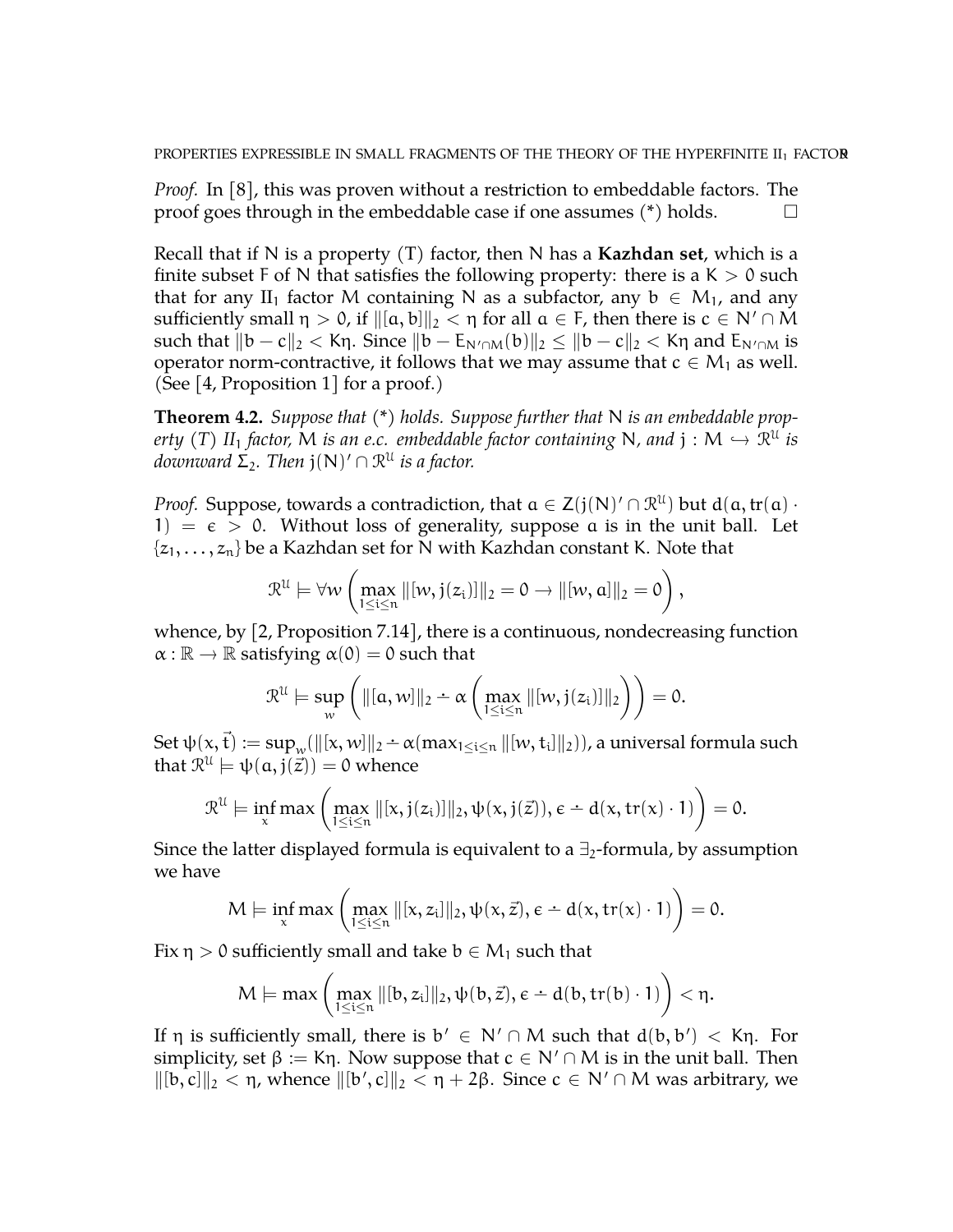have d(b', (N'∩M)'∩M)  $\leq$  η + 2β. $^4$  $^4$  By Lemma [4.1,](#page-7-1) since M is e.c. and N has w-spectral gap in M, we have that  $(N' \cap M)' \cap M = N$ , so  $d(b', N) \leq \eta + 2\beta$ , that is,  $d(b', \bar{E}_N(b')) \leq \eta + 2\beta$ . However,  $b' \in N' \cap M$  implies  $E_N(b') \in Z(N) =$ C. It follows that  $d(b', tr(b') \cdot 1) = d(b, C) \leq d(b, E_N(b')) \leq \eta + 2\beta$ . Since  $\epsilon - d(b, tr(b) \cdot 1) < \eta$ , we have that  $\epsilon - d(b', tr(b') \cdot 1) < \eta + 2d(b, b') < \eta + 2\beta$ , which is a contradiction as long as  $2\eta + 4\beta < \epsilon$ . Recalling that  $\beta = K\eta$ , we have that 2η + 4β =  $(2 + 4K)$ η, whence choosing η  $\lt \frac{\varepsilon}{2+4K}$ , we arrive at the desired contradiction.  $\Box$ 

The following is a more precise version of Theorem D; it follows immediately from Proposition [2.7](#page-5-0) and Theorem [4.2.](#page-8-0)

<span id="page-9-1"></span>**Corollary 4.3.** *Suppose that (\*) holds and every embeddable factor* N *embeds into an e.c. embeddable factor*  $M$  *such that*  $M \models \text{Th}_{\forall_3}(\mathfrak{R})$ *. Then every embeddable property (T) factor satisfies the FCEP.*

The assumption in the previous corollary should be compared to:

**Lemma 4.4.** If M is an e.c. embeddable factor, then  $M \models Th_{\exists_3}(\mathcal{R})$ .

*Proof.* Since M is a II<sub>1</sub> factor, we may assume that  $\mathcal{R} \subseteq M$ . Fix an  $\exists_3$ -sentence  $\sigma = \inf_x \sup_y \inf_z \varphi(x, y, z)$  such that  $\sigma^{\mathcal{R}} = 0$ . Fix  $\epsilon > 0$  and  $\alpha \in \mathcal{R}$  such that  $(\inf_y \sup_z \varphi(a, y, z))^{\mathcal{R}} < \epsilon$ . Fix  $b \in M$  and an embedding  $i : M \hookrightarrow \mathbb{R}^{\mathcal{U}}$ . Then  $(\inf_z \varphi(\iota(a), \iota(b), z)^{\mathcal{R}^{\mathcal{U}}} < \epsilon$ , whence there is  $c \in \mathcal{R}^{\mathcal{U}}$  such that  $(\varphi(\iota(a), \iota(b), c)^{\mathcal{R}^{\mathcal{U}}} <$  $\epsilon$ . Since M is e.c. there is  $b' \in M$  such that  $\varphi(a, b, c') < 2\epsilon$ . Since  $\epsilon$  is arbitrary, we have that  $\sigma^M = 0$ .  $M = 0.$ 

Thus, the assumption of Corollary [4.3](#page-9-1) comes tantalizingly close to removing any model-theoretic assumption at all, leaving only the operator-algebraic assumption  $(*)$ .

### 5. Proof of Theorem C

We begin by explaining exactly what we mean for two structures to be k-elementarily equivalent.

**Definition 5.1.** If  $\varphi$  is a formula and k is a nonnegative integer, we recall what it means for  $\varphi$  to have **quantifier depth at most** k, written depth $(\varphi) \leq k$ , by induction on the complexity of  $φ$ :

• If  $\varphi$  is atomic, then depth $(\varphi) \leq 0$ .

<span id="page-9-0"></span><sup>&</sup>lt;sup>4</sup>This follows from the general fact that, for a subfactor P of a II<sub>1</sub> factor Q and  $a \in Q_1$ , one has  $d(a, P' \cap Q) \leq \sup_{b \in P_1} ||[a, b]||_2$ .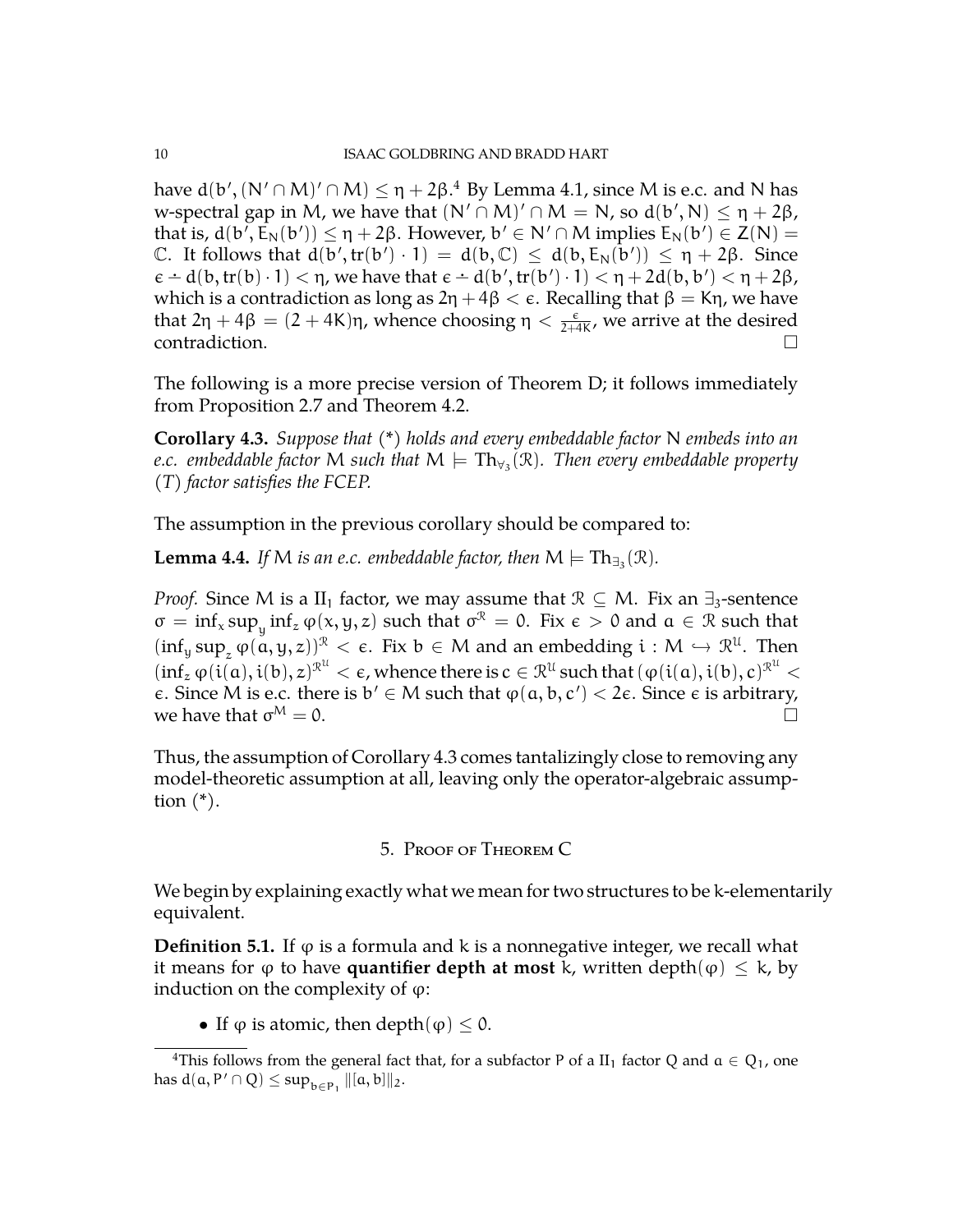PROPERTIES EXPRESSIBLE IN SMALL FRAGMENTS OF THE THEORY OF THE HYPERFINITE II<sub>1</sub> FACTOR

- If  $\varphi_1, \ldots, \varphi_n$  are formulae,  $f : \mathbb{R}^n \to \mathbb{R}$  is a continuous function and  $\varphi = f(\varphi_1, \ldots, \varphi_n)$ , then depth $(\varphi) \leq \max_{1 \leq i \leq n} \text{depth}(\varphi_i)$ .
- If  $\varphi = \sup_{\vec{z}} \psi$  or  $\varphi = \inf_{\vec{x}} \psi$ , then depth $(\varphi) \leq$  depth $(\psi) + 1$ .

**Definition 5.2.** If M and N are L-structures, we write  $M \equiv_k N$  if  $\sigma^M = \sigma^N$ whenever depth( $σ$ )  $\leq$  k.

**Remark 5.3.** If  $\sigma$  is an  $\forall_m$ -sentence or a  $\exists_m$ -sentence, then clearly depth( $\sigma$ ) = m. Consequently, if  $M \equiv_m N$ , then  $M \models Th_{\forall_m}(N)$  and  $N \models Th_{\forall_m}(M)$ .

We recall the following Ehrenfeucht-Fraisse game for continuous logic.

**Definition 5.4.** Let M and N be L-structures and let  $k \in \mathbb{N}$ .  $\mathfrak{G}(M, N, k)$  denotes the following game played by two players. First, player I plays either a tuple<sup>[5](#page-10-0)</sup>  $x_1 \in M$  or a tuple  $y_1 \in N$ . Player II then responds with a tuple  $y_1 \in N$  or  $x_1 \in M$ . The play continues in this way for k rounds. We say that *Player II wins*  $\mathfrak{G}(M, N, k)$  if there is an isomorphism between the substructures generated by  $\{\vec{x_1},\ldots,\vec{x_k}\}$  and  $\{\vec{y_1},\ldots,\vec{y_k}\}$  that maps  $\vec{x_i}$  to  $\vec{y_i}.$ 

**Definition 5.5.** If M and N are L-structures, we write  $M \equiv_k^{EF} N$  if II has a winning strategy for  $\mathfrak{G}(M, N, k)$ .

It is a routine induction to show that  $M \equiv_k^{\text{EF}} N$  implies  $M \equiv_k N$ . Conversely, one has the following result (see [\[10,](#page-12-1) Lemma 2.4]):

**Fact 5.6.** *Suppose that* M *and* N *are countably saturated* L-structures. Then  $M \equiv_k N$ if and only if  $M \equiv_k^{\text{EF}} N$ .

We are now ready to prove Theorem C. Recall from the introduction that a  $II_1$ factor M has the Brown property if: for every separable subfactor N of  $\mathsf{M}^{\mathfrak{U}}$  , there is a separable subfactor P of  $\mathsf{M}^{\mathfrak{U}}$  with  $\mathsf{N}\subseteq\mathsf{P}$  such that  $\mathsf{P}'\cap\mathsf{M}^{\mathfrak{U}}$  is a  $\mathrm{II}_1$  factor.

**Theorem 5.7.** *Suppose that*  $M \equiv_4 \mathbb{R}$ *. Then* M *has the Brown property.* 

*Proof.* Suppose N is a separable subfactor of  $M^{\mathfrak{U}}$ . It suffices to find a separable subfactor P of  $M^{\mathfrak{U}}$  containing N such that  $P' \cap M^{\mathfrak{U}}$  is a factor. Indeed, since  $M \equiv_2 \mathcal{R}$ , M is McDuff, whence  $P' \cap M^{\mathcal{U}}$  will contain a copy of  $\mathcal{R}^{\mathcal{U}}$  and will thus be a  $II_1$  factor, as desired.

Since M  $\equiv_4 \mathcal{R}$  and  $\mathcal{M}^\mathcal{U}$  and  $\mathcal{R}^\mathcal{U}$  are  $\aleph_1$ -saturated, we know that player II has a winning strategy in  $\mathfrak{G}(M^{\mathfrak{U}},\mathfrak{R}^{\mathfrak{U}},4).$  We assume in the following run of the game that player II plays according to this strategy. Let player I begin with  $\vec{a}_1$ , which is a countable sequence from the unit ball of N which generates N. Let player II respond with  $\vec{\mathfrak{b}}_1$  and let N $^*$  denote the separable subfactor of  $\mathfrak{R}^{\mathfrak{U}}$  generated

<span id="page-10-0"></span><sup>&</sup>lt;sup>5</sup>Here, tuples can be either of finite or countably infinite length.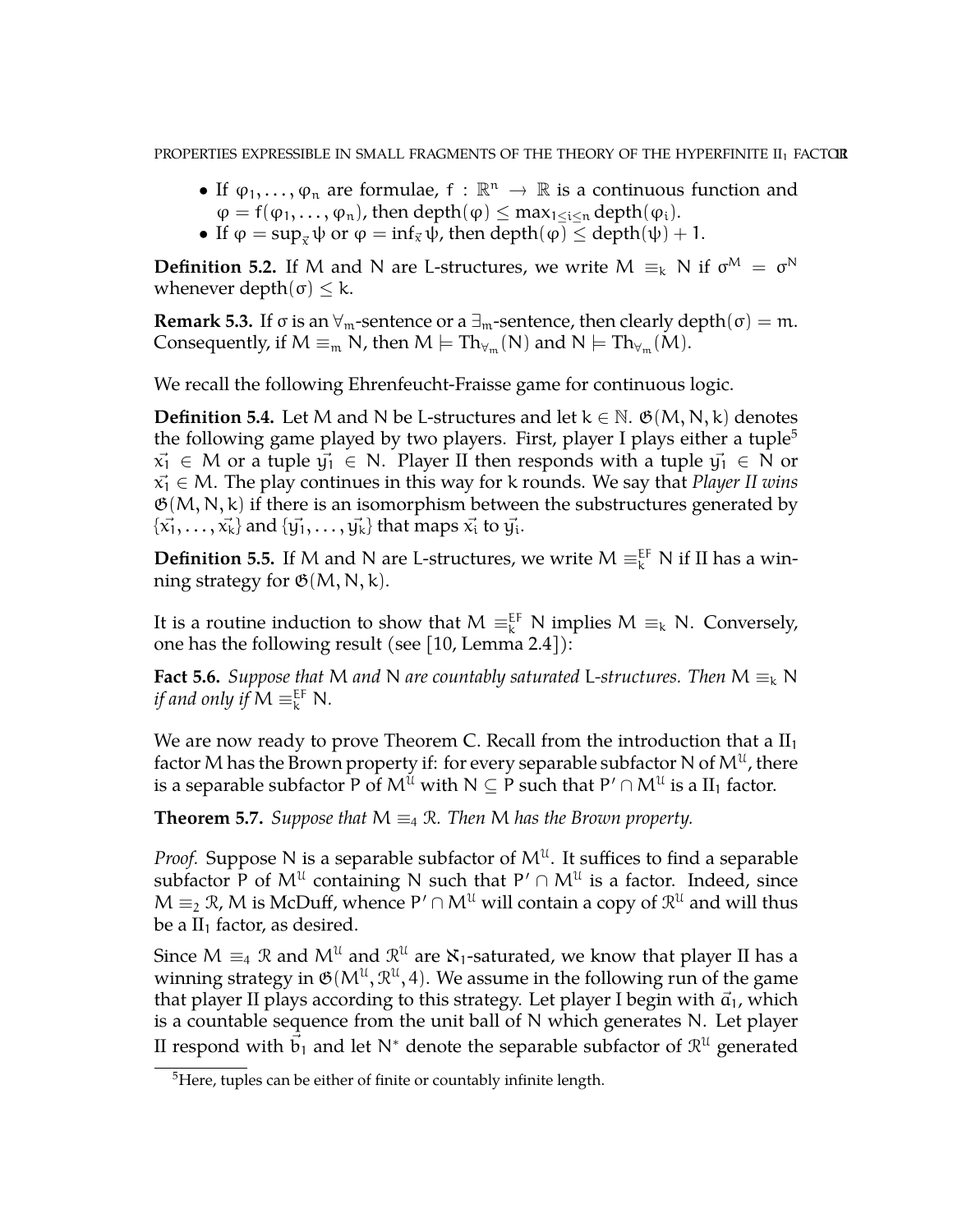by  $\vec{\mathsf{b}}_1.$  Since  $\mathcal R$  has the Brown property, there is a separable subfactor P\* of  $\mathcal R^{\mathfrak U}$ containing N<sup>\*</sup> such that  $(N^*)' \cap \mathcal{R}^{\mathcal{U}}$  is a factor. Let  $\vec{b}_2$  be a countable subset of the unit ball of P\* which, together with  $\vec{b}_1$ , generates P\*. Let player II respond with  $\vec{a}_2$  and let P be the separable subfactor of  $M^{\mathfrak{U}}$  generated by  $\vec{a}_1$  and  $\vec{a}_2$ . We claim that this P is as desired.

To see this, suppose that  $a_3 \in Z(P' \cap M^{\mathfrak{U}})$ . We wish to show that  $a_3 \in \mathbb{C}$ . To see this, let player II respond with  $b_3 \in \mathcal{R}^{\mathfrak{U}}$ . We claim that  $b_3 \in Z((P^*)'\cap \mathcal{R}^{\mathfrak{U}})$ , whence  $b_3 \in \mathbb{C}$ . To see this, suppose that  $b_4 \in (P^*)' \cap \mathbb{R}^{\mathfrak{U}}$ . Let player II respond with  $a_4 \in M^{\mathcal{U}}$ . Since the map  $\vec{a}_1 \vec{a}_2 a_3 a_4 \mapsto \vec{b}_1 \vec{b}_2 b_3 b_4$  extends to an isomorphism between the subalgebras they generate, we see that  $\mathfrak{a}_4 \in \mathsf{P}' \cap \mathsf{M}^\mathfrak{U}.$  It follows that  $a_3$  and  $a_4$  commute, whence so do  $b_3$  and  $b_4$ .

Now that we have established that  $b_3 \in \mathbb{C}$ , the fact that the strategy is winning also shows that  $a_3 \in \mathbb{C}$ , as desired.

Recall that a McDuff II<sub>1</sub> factor is **super McDuff** if  $\mathsf{M}' \cap \mathsf{M}^{\mathfrak{U}}$  is a II<sub>1</sub> factor. In [\[1,](#page-11-0) Proposition 4.2.4], it was proven that M has the Brown property if and only if all N elementarily equivalent to M are super McDuff. Consequently, we arrive at:

### **Corollary 5.8.** *If*  $M \equiv_4 \mathcal{R}$ *, then M is super McDuff.*

As mentioned in the introduction, if  $Th(\mathcal{R})$  does not admit quantifier simplification, then these results yield continuum many new examples of separable factors that are super McDuff and have the Brown property.

#### **REFERENCES**

- <span id="page-11-0"></span>[1] S. Atkinson, I. Goldbring, and S. Kunnawalkam Elayavalli, *Factorial commutants and the generalized Jung property for II*<sup>1</sup> *factors*, preprint. arXiv 2004.02293.
- <span id="page-11-7"></span>[2] I. Ben Yaacov, A. Berenstein, C. W. Henson, and A. Usvyatsov, *Model theory for metric structures*, in Model theory with applications to algebra and analysis. Vol. 2, volume 350 of London Math. Soc. Lecture Note Ser., 315–427. Cambridge Univ. Press, Cambridge, 2008.
- <span id="page-11-4"></span>[3] N. Brown, *Topological dynamical systems associated to II*<sup>1</sup> *factors*, Adv. Math., **227** (2011), 1665- 1699. With an appendix by N. Ozawa.
- <span id="page-11-6"></span>[4] A. Connes and V. Jones, *Property T for von Neumann algebras*, Bulletin of the London Mathematical Society **17** (1985), 57-62.
- <span id="page-11-3"></span>[5] I. Farah, I. Goldbring, B. Hart, and D. Sherman, *Existentially closed II*<sup>1</sup> *factors*, Fundamenta Mathematicae **233** (2016), 173-196.
- <span id="page-11-1"></span>[6] I. Farah, B. Hart, and D. Sherman, *Model theory of operator algebras III: Elementary equivalence and II*<sup>1</sup> *factors*, Bull. London Math. Soc. **46** (2014), 1-20.
- <span id="page-11-2"></span>[7] I. Goldbring, *On Popa's factorial commutant embedding problem*, to appear in the Proceedings of the AMS.
- <span id="page-11-5"></span>[8] I. Goldbring, *Spectral gap and definability*, to appear in the book Beyond First Order Model Theory Volume 2.